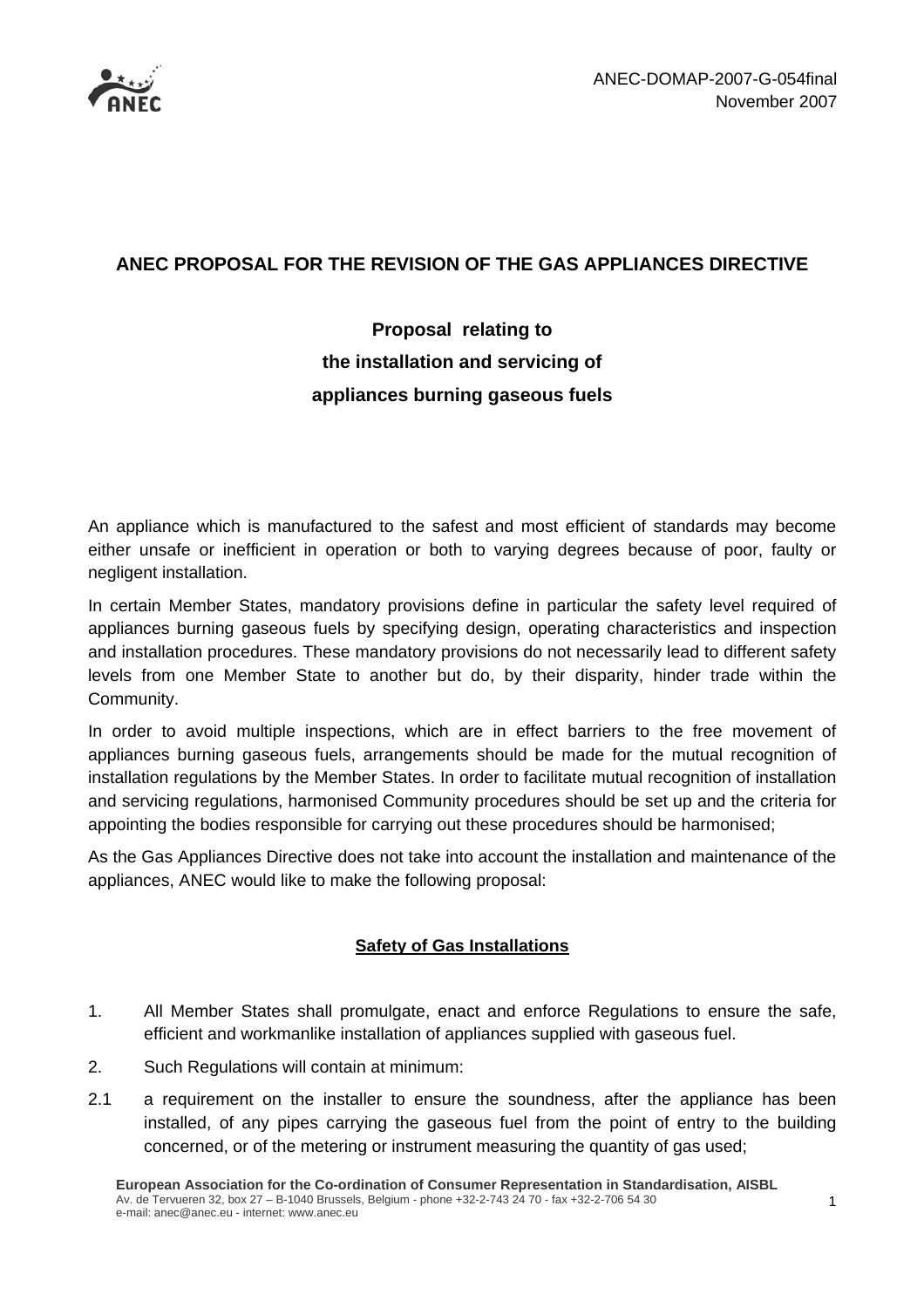

- 2.2 a requirement that where a Liquefied Petroleum Gas appliance is to be installed, the installer must assure himself as to the safety and soundness of the LPG' s storage and the latter's compliance with any relevant regulations; such a requirement to apply only where the supply is dedicated solely to the property where the installation is to take place or where an installation is to be repaired, maintained or serviced;
- 2.3 a requirement on the installer to ensure supply of air for combustion purposes to any appliance(s) installed by him;
- 2.4 a requirement on the installer to ensure the safe disposal to the outside air of the products of combustion from the appliance(s) installed and in this regard to ascertain that the flue(s) are not blocked, are air-tight, and are swept and clean prior to their installation;
- 2.5 a requirement that all appliances are installed avoiding contact with combustible material;
- 2.6 a requirement that all appliances are left in a secure and stable condition;
- 2.7 a requirement that all appliances should be readily accessible for inspection and servicing work;
- 2.8 a requirement that no appliance is left in a situation in which it could overheat and specifically that ventilation is available to ensure that overheating does not take place;
- 2.9 a requirement that no open flued or flueless gas appliance is installed in a bath or shower room, in sleeping accommodation or in a garage**;**
- 2.10 a requirement that any appliance is installed in compliance with the manufacturer's instructions;
- 2.11 a requirement that the appliance installed is suitable for the type of gaseous fuel to be consumed.
- 3. Member States shall take steps to promote the installation of energy efficient appliances in addition to any other measures they may take
- 3.1 requiring installers not to install any appliance burning gaseous fuels which is of lower efficiency rating than this specified by the manufacturer;
- 3.2 ensuring that consumers are offered financial and/or other types of incentives of a readily comprehensible nature to encourage the choice of higher efficiency appliances.
- 3.3 ensuring that the manufacture of heating appliances without thermostatic control is phased out by 2012.
- 4. Member States shall ensure that any such Regulations are applicable to the installation of second-hand gas appliances.
- 4.1 It shall be a duty of any installer to ensure that any appliance whether new or second-hand is fit for purpose, safe to install and can after installation be used safely.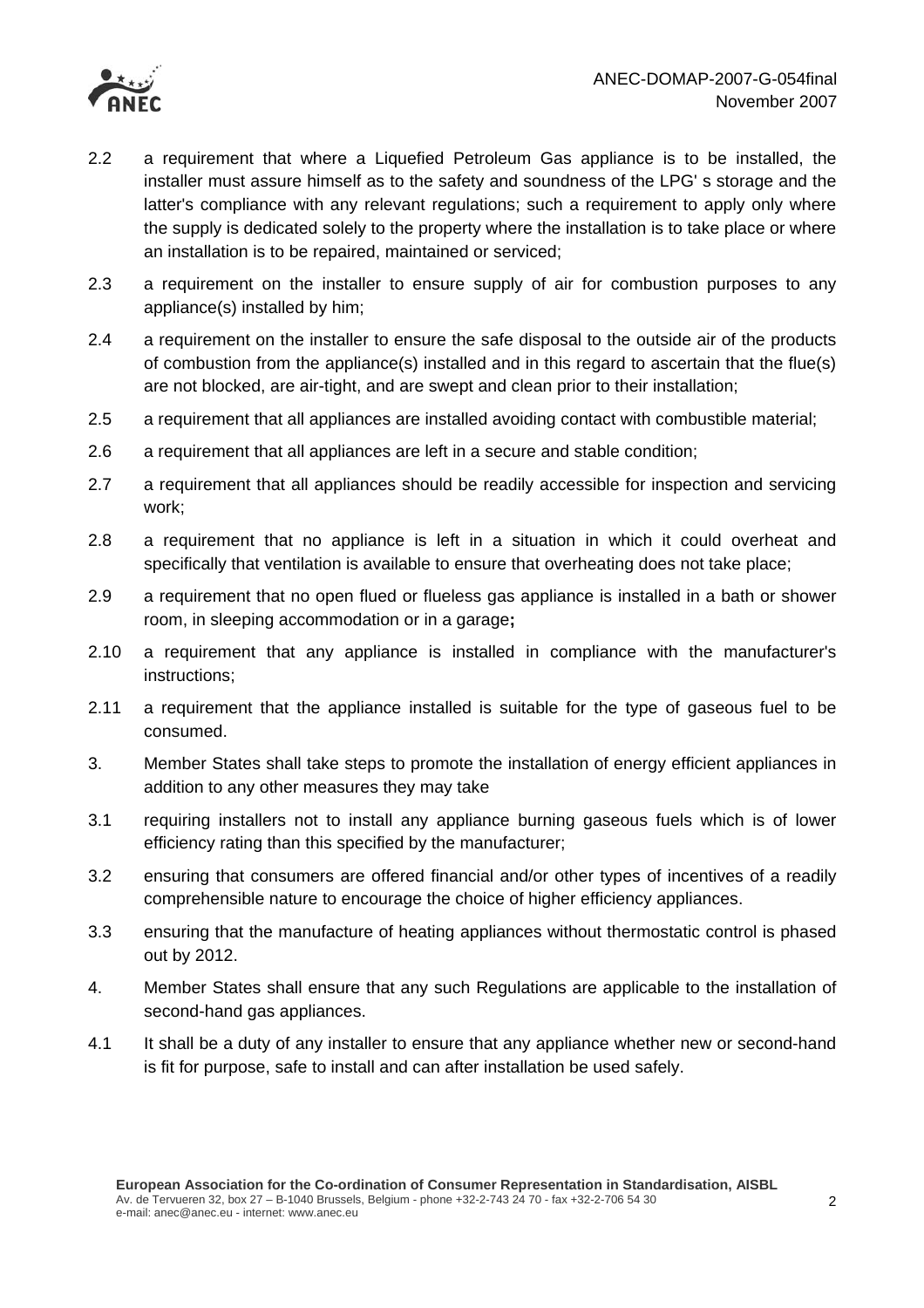

# **Registration and Certification of Installers**

- 5. Member States shall ensure that a Registration Authority or body is established and adequately funded and empowered to register persons whether trading individually or corporately as installers of appliances burning gaseous fuels.
- 6. Member States shall ensure that all persons engaged in the installation of gas appliances are registered with a relevant Registration Authority of the Member State in which the service is carried out, proof of such registration being a prerequisite of trading.
- 7. Member States shall ensure that qualification for registration in gas installation work is open only to persons who are properly trained, assessed competent and certificated in such work.
- 8. Member States shall ensure that records are kept at a convenient central point or points of those trained and qualified and hence certificated to carry out installation work of gaseous appliances and that such records are readily available for inspection by anyone having a relevant interest**.**

#### **Requirements to be placed**

#### **upon Installers**

- 9 Member States shall ensure that a requirement is placed on all those carrying out gas installation work to hold insurance sufficient to cover all foreseeable risks arising from their activities.
- 9.1 Registration Authorities shall operate funds comprised of resources levied from registered firms, companies or individuals to act as insurance for consumers in the case of bankruptcy, default or negligent acts of registered firms, the application of such funds being without prejudice to any civil remedy which may be available to the aggrieved consumer and other party who may have a proper interest.
- 10 Member States shall require persons installing appliances supplied with gaseous fuel to:
- 10.1 affix to the appliance their name, business name, address, telephone number and Registration Authority registration number;
- 10.2 leave adjacent to the appliance all technical data and manufacturers' instructions for installation, operating and servicing;
- 10.3 leave adjacent to the appliance a signed and dated certificate of compliance that the installation work has been carried out in accordance with all statutory and regulatory requirements and associated and applicable Codes of Practice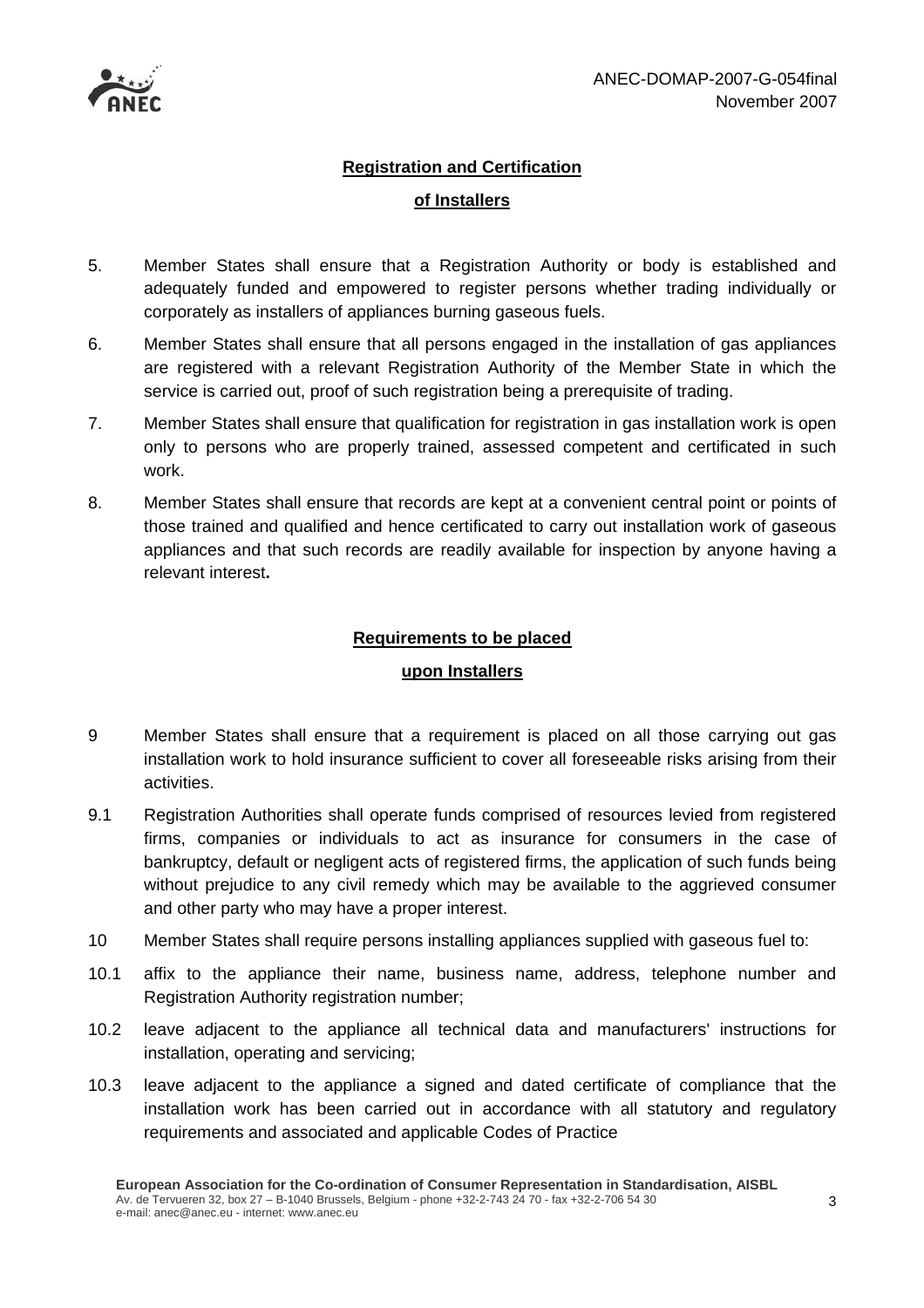

- 10.4 ensure compliance with any instructions or regulations set by the Registration Authorities to rectify a fault or faults on installation work;
- 10.5 render on request to any Registration Authority in any Member State details of installation work including addresses or locations, carried out on the same type of appliance in the previous five years or since the commencement of such installation work by the person or company, firm or co-operative involved if that is a shorter period of time.

#### **The Training of Installers**

- 11 Registration Authorities established by Member States shall ensure that the content of training shall be sufficient to ascertain that those participating shall in all reasonable circumstances be competent to install any gas appliance in a safe, efficient and Professional manner.
- 11. 1 Such training must provide and test at minimum comprehension of:
	- the properties of fuel gases;
	- combustion;
	- flame characteristics;
	- the control and measurement of fuel gases;
	- gas pressure and flow;
	- the construction and operation of burners;
	- the operation of flues and ventilation.
	- Safety Devices
- 11.2 Such training must further provide and test at minimum comprehension of:
	- where and how gas pipes and fittings, including valves, meters, governors and gas appliances should be safely installed, and the relevant aspects of building construction;
	- how to site and install the gas system safely with particular attention to safe ventilation and flueing;
	- associated electrical work including controls such as the basic requirements of electrical power supply circuits as appropriate, for example overcurrent and shock protection from electrical circuits, protection against the environment, earthing and bonding;
	- when and how to check the whole system adequately before it is commissioned; and
	- how to commission the system, leaving it safe for use.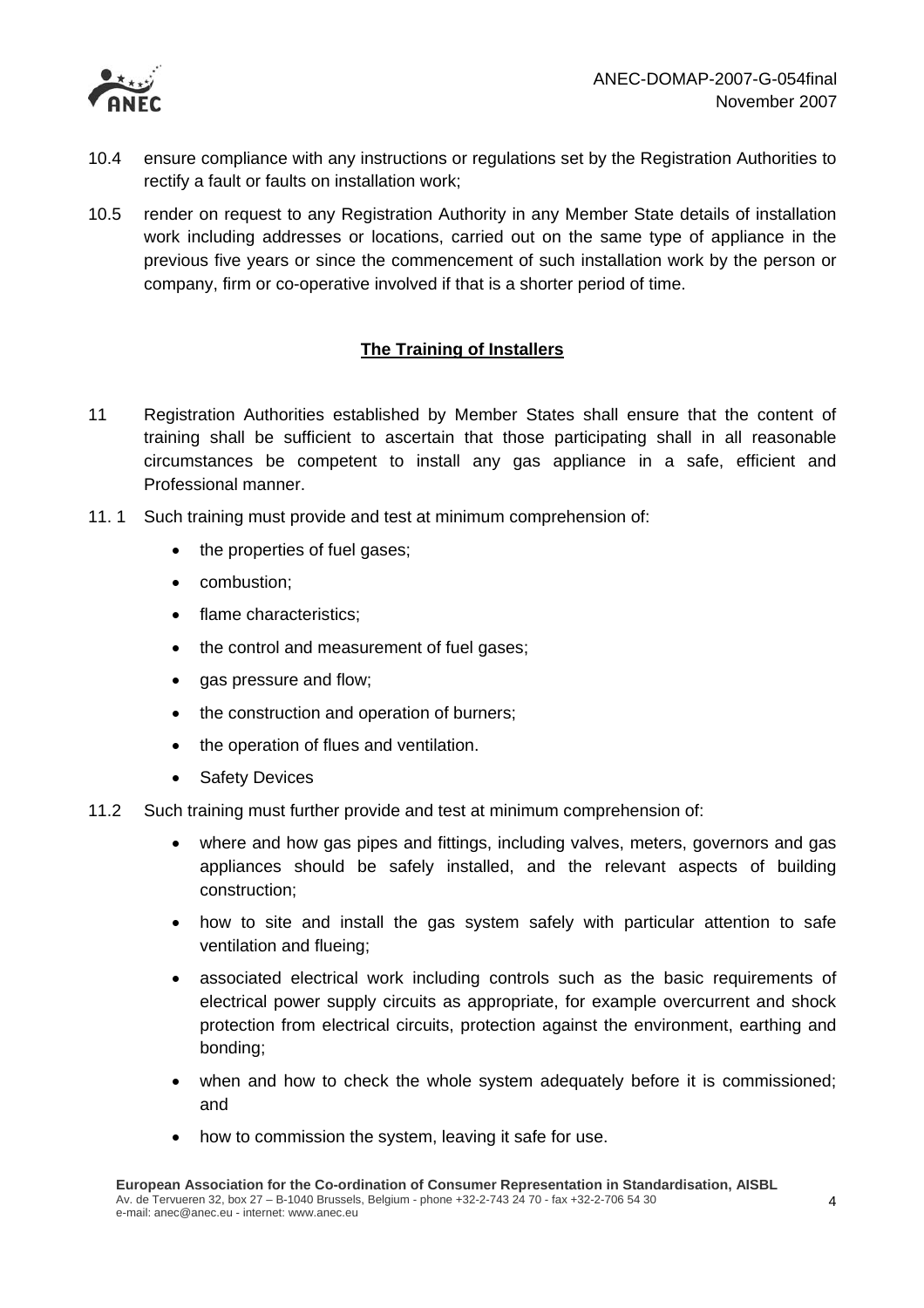

- 12 Registration Authorities must take steps to ensure that no gas installer installs a type of gas appliance which he is not trained to install and that training must in this context provide and test a complete understanding
	- of safety considerations in specifying suitable appliances for specific domestic and commercial installations;
	- that unsuitable appliances should not be installed;
	- that used and second hand appliances should be examined to verify that they are in a safe condition for further use;
	- the basic design and construction criteria for the appliances he is working with; and
	- of the importance of manufacturers' instructions; and
	- an understanding sufficient for the purposes of safe gas installation of relevant electrical aspects, including basic electrical theory, control circuits, schematic and wiring diagrams, the safe use of appropriate test instruments to measure insulation resistance and voltage controls and control systems.
- 13. Registration Authorities shall ensure that there is adequate provision for re-training and refresher courses and that registered firms, companies, co-operatives or individuals demonstrate to the relevant Authority's satisfaction a programme of re-assessment through re-training and assessments for all registered individuals.

#### **Servicing of Gas Appliances**

- 14. Member States shall ensure that consumers of gaseous fuels are made aware that all gas appliances should be serviced annually.
- 15. Registration Authorities shall ensure that gas installers are able to service, maintain, repair, disconnect and reconnect appliances upon which they are working and be competent to undertake the work they are registered for.
- 15.1 Gas installers will hence need to have
	- a proper knowledge of servicing techniques;
	- a proper knowledge of maintenance requirements and how to put them into effect;
	- an ability to find fault including an ability to follow manufacturers' instructions, fault diagnosis charts and wiring diagrams.
- 16. Member States shall require persons servicing appliances supplied with gaseous fuel to:
- 16.1 leave the appliance, the flueing and associated equipment in a safe and efficient working condition;
- 16.2 leave adjacent to the appliance all technical data and manufacturers' instructions for installation, operating and servicing;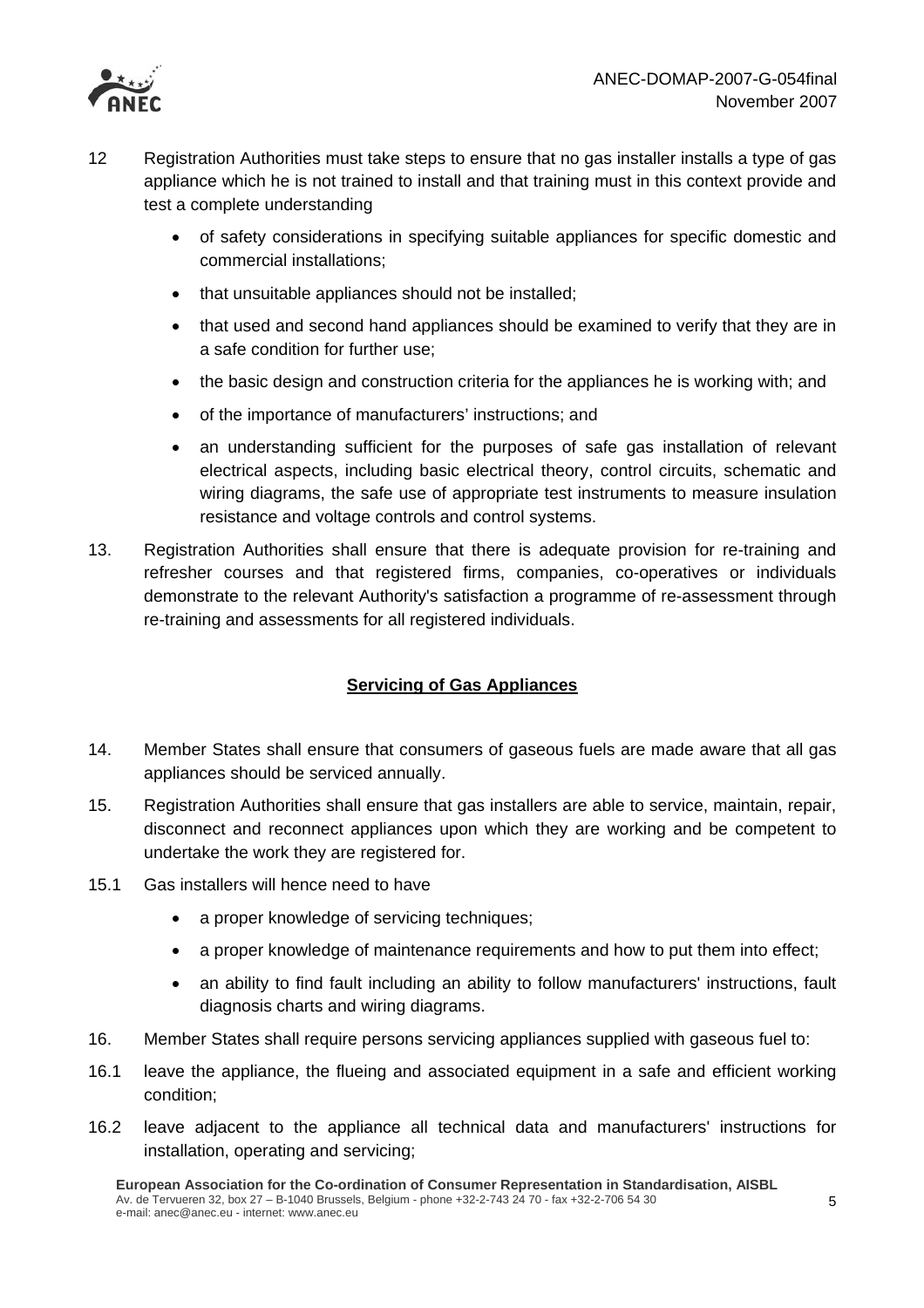

- 16.3 record the nature and date of the work carried out on the appliance(s) and subsidiary equipment to include their contact address telephone number and registration number.
- 17. Member States shall require persons finding faults on installations which render those installations in breach of any Regulations to report said breaches to the relevant Member State's Registration Authority.

#### **Duties on Registration Authorities**

- 18. In addition to requirements placed upon Member States' Registration Authorities by this Directive and subsequently by Member States themselves it shall be a duty of a national Registration Authority to render an Annual Report of its activities and financing to the Commission and other specific reports which may from time to time be required by the Commission.
- 19. Member States shall communicate to the Commission the provisions of national law which they adopt in the area governed by this Directive.
- 20. Actively support safety initiatives on behalf of their members e.g. Carbon monoxide.